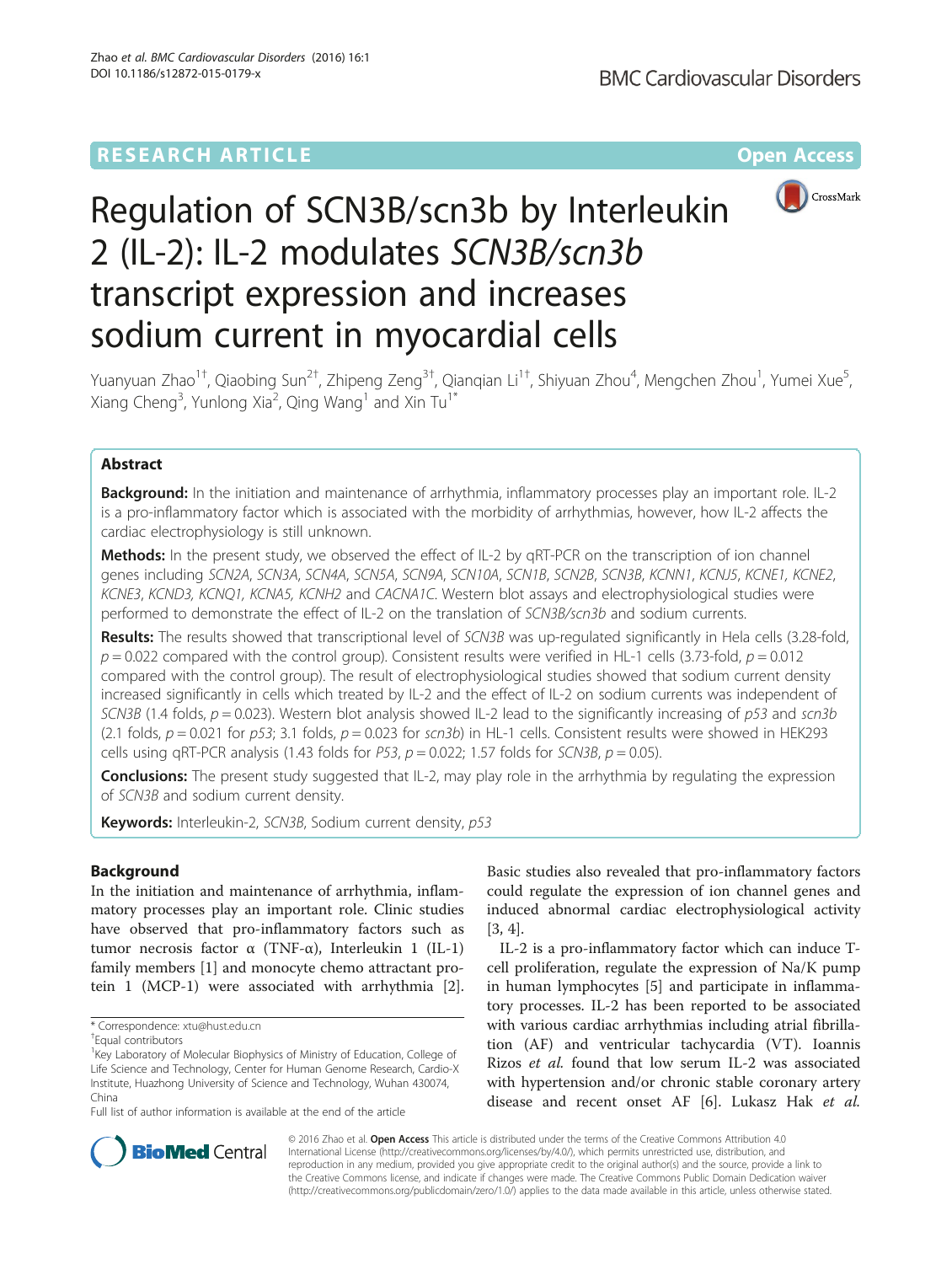observed that high serum level concentration of IL-2 might be a predictive factor for early postoperative AF in cardiopulmonary bypass graft (CABG) patients [[7\]](#page-6-0). Although studies observed that IL-2 was associated with the morbidity of arrhythmias, however, how IL-2 affects the cardiac electrophysiology is still unknown.

In the present study, we hypothesized that IL-2 might affect ion channels directly as a pro-inflammatory cytokine, and observed the effect of IL-2 on the expression of ion channel genes including SCN2A, SCN3A, SCN4A, SCN5A, SCN9A, SCN10A, SCN1B, SCN2B, SCN3B, KCNN1, KCNJ5, KCNE1, KCNE2, KCNE3, KCND3, KCNQ1, KCNA5, KCNH2 and CACNA1C[\[8\]](#page-6-0).

#### Methods

### Cell lines and plasmids

Cell lines HEK293 (Human embryonic kidney cell), HeLa (Human cervical carcinoma cell) and mouse myocardial HL-1 cells were used in the study ((American Type Culture Collection, Rockville, MD, USA).

HEK293 and HeLa cells were cultured in the Dulbecco's Modified Eagle's medium (DMEM) and supplemented with 10 % fetal bovine serum (FBS, Gibco Life Technologies, Gaithersburg, MD, USA) in the humidified incubator with 5 %  $CO<sub>2</sub>$  at 37 °C. For HL-1 cells, tissue culture flasks were coated with 0.02 % gelatin and 5 μg/ml fibronectin (Gibco Life Technologies, Gaithersburg, MD, USA) and incubated at 37 °C overnight. Then gelatin/fibronectin was removed, and HL-1 cells were cultured in the flasks. HL-1 cells were cultured in Claycomb medium (Gibco Life Technologies, Gaithersburg, MD, USA) and supplemented with 2 mM L-glutamine, 0.1 mM norepinephrine,100U/ml penicillin, 100 μg/ml streptomycin and 10 % FBS (Gibco Life Technologies, Gaithersburg, MD, USA) in the humidified incubator with 5 %  $CO<sub>2</sub>$  at 37 °C.

Cultured cells were treated by IL-2 [IL-2 treated group: 1 ng/μl IL-2 (PeproTech, New Jersey, USA) was diluted into 100 ng/ $\mu$ l by ddH<sub>2</sub>O)] or ddH<sub>2</sub>O (control group) respectively when cells were cultured for 70-80 % confluent in plates.

The full length cDNA of SCN5A (GenBank: NC\_000003.11) and SCN3B (GenBank: NC\_000011.9) were amplified using human genomic cDNA and cloned them into plasmid of pcDNA 3.0 and pEGFP-N1 (pcDNA-SCN5A and pEGFP-N1-SCN3B) respectively.

#### Quantitative real time PCR analysis

Cells were harvested after 48 h and then lysed by using RNAiso plus (TaKaRa, Dalian, China). Total RNA was isolated from cells and converted into cDNA by reverse transcription with the First-Strand cDNA Synthesis kit (Toyobo, Japan) using OligodT.

qRT-PCR analysis was carried out using FastStart Universal SYBR Green Master kit (Roche Applied Science,

Mannhein, Germany) with 10 μl reaction volume on ABI 7900 Genome Analyzer System. The reaction system was 2 μl cDNA template, 5 μl SYBR green (including ROX) mix, 200nM forward and reverse primers. Human gene GAPDH was used as internal standard for HEK293 and HeLa cells, mouse gene Gapdh was used as internal standard for HL-1 cells. The primers for RT-qPCR analysis were listed in Table 1. The PCR products were verified by melting curve analysis and the results were analyzed using 2-ΔΔCt method as described [\[9](#page-6-0)]. Each examination was performed in triplicated and repeated at least three times.

#### Electrophysiological studies

The sodium current was detected by patch-clapping on HEK293 cells. When HEK293 cells were cultured for 70–80 % confluent in 9.6  $\text{cm}^2$  plates, 2 μg pcDNA-SCN5A and 500 ng pEGFP-N1 or 1 μg pcDNA-SCN5A and 1 μg pEGFP-N1-SCN3B were transfected into cells using lipofectamine2000 and Opti-Modified Eagle's medium (OMEM). After cultured for 4–6 h, OMEM was replaced with DMEM and 1 ng/μl IL-2 was added into IL-2 treated group as well as  $ddH<sub>2</sub>O$  was added into control group. Cells were cultured for 48 h and

Table 1 The primers of cDNA of ion channels related genes and GAPDH/Gapdh for RT-PCR analysis

| Gene               | F                     | R                       |
|--------------------|-----------------------|-------------------------|
| SCN3B(human)       | attgtttcccctggcttctc  | gcctccacctcctctctctt    |
| Scn3b(mouse)       | catcctcctggtcttcctcac | cgggtaccacagagttctcct   |
| P53(human)         | ccccagccaaagaagaaacc  | gcctgggcatccttgagttc    |
| CACNA1C            | ggctgctgaggattttcaag  | acacagtgaggagggactgg    |
| KCNE3              | tccagagacatcctgaagagg | ggtctccgttccattggtag    |
| <b>KCND3</b>       | tgatgttttatgccgagaagg | ccatggtgactccagctctt    |
| <b>KCNN1</b>       | agccaccctctctcccagtca | aggggttgggctcgctgca     |
| SCN <sub>2</sub> A | atgatgaaaatggcccaaag  | ggtggcactgaatcgagaga    |
| SCN3A              | atgctgggctttgttatgct  | ttgctcctttcccagtaagc    |
| SCN4A              | tccagcagggttggaatatc  | tgccaatgatcttgatgagc    |
| SCN5A              | ccagatctctatggcaatcca | gaatcttcacagccgctctc    |
| SCN9A              | gatgatgaagaagccccaaa  | gtggcattgaaacggaagat    |
| SCN10A             | acttgaaagcctgcaaccag  | cactaaaccgggaaatggtc    |
| SCN1B              | tctaccgcctgctcttcttc  | ggcagcgatcttcttgtagc    |
| SCN2B              | atccatctgcaggtcctcat  | catctgtgctcagcttctgc    |
| <b>KCNQ1</b>       | ggccacggggactctcttc   | tccgtcccgaagaacacca     |
| <b>KCNA5</b>       | ggccgaccccttcttcatc   | gcagctcgaaggtgaaccag    |
| <b>KCNH2</b>       | gaggagcgcaaagtggaaatc | gccccatcctcgttcttcac    |
| KCNJ5              | ttctgaagggagcaggtcat  | cctagaatcgccagccatag    |
| <b>KCNE2</b>       | cttgtgtgcaacccagaaga  | gtcttccagcgtctgtgtga    |
| Gapdh(mouse)       | tggccttccgtgttcctacc  | ggtcctcagtgtagcccaagatg |
| GAPDH(human)       | aaggtgaaggtcggagtcaac | ggggtcattgatggcaacaata  |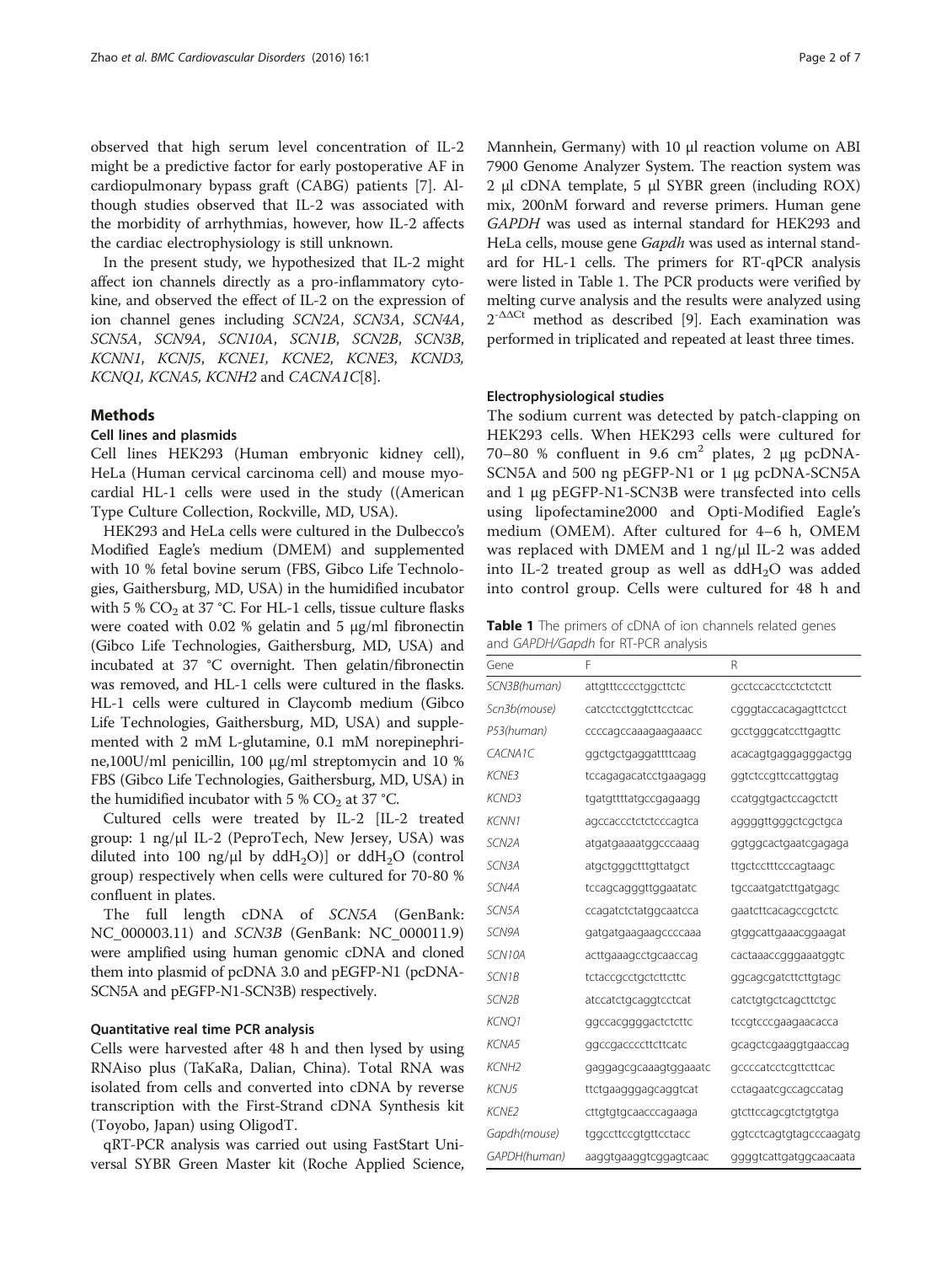GFP-positive cells were selected for electrophysiological studies.

Sodium current were recorded at room temperature (22 °C–25 °C) using a Multiclamp 700B amplifier (Axon Instruments, Sunnyvale, CA) [[10](#page-6-0)]. Patch pipettes (tip resistance was  $2-3MΩ$ ) were filled with following solutions as described previously [[11\]](#page-6-0): 20 mM NaCl, 130 mM CsCl, 10 mM HEPES, 10 mM EGTA, pH 7.2, with CsOH. The components of bath solution was 70 mM NaCl, 80 mM CsCl,5.4 mM KCl, 2 mM CaCl<sub>2</sub>, 1 mM  $MgCl<sub>2</sub>$ , 10 mM HEPES, 10 mM glucose, pH 7.3, with CsOH (All products were purchased from Sigma, Madison, WI, USA). Junction potential, capacitance and series resistance were automatically compensated in the whole cell configuration. The holding potential was maintained at -120 mV, and the voltage clamp were operated as described [\[12](#page-6-0)]. The sodium currents were filtered at 5 kHz, sampled at 50 kHz, and stored on a desktop computer with equipped with an AD converter (Digidata 1440A, Molecular Devices). All current measurements were normalized using the cell capacitance. The Clampfit 10.2 (Axon Instruments), Excel (Microsoft), and Origin 85 (Microcal Software) were used for data acquisition and analysis.

#### Western blot analysis

Western blot analysis was performed to observe the expression of proteins in HL-1 cells after stimulating by mouse homologous IL-2. Cells were cultured in  $9.6 \text{ cm}^2$ plates and transfected as described. After 48 h, cells were harvested and incubated in ice-cold TNEN lysis buffer (in mmol/L: 50 mM Tris/HCl, pH 7.5, 150 mM NaCl, 2.0 mM EDTA, 1.0 % Nonidet P-40) with 1 mini tab of EDTA-free protease inhibitors (Roche) and 1 mmol/L PMSF (phenylmethylsulfonyl fluoride) for 30 min at 4 °C. The insoluble fraction was pelleted by centrifugation at 12,000 x g for 15 min at 4 °C. 100 μl of supernatant was mixed with 20 μl of 6X laemmli buffer (0.3 mol/L Tris– HCl, 6%SDS, 60 % glycerol, 120 mmol/L dithiothreitol (DDT) and proprietary pink tracking dye), and heated at 37 °C for 10 min. 20 μl of samples were subjected to SDS-PAGE. Proteins were transferred onto a 0.45um polyvinylidene fluoride (PVDF) membrane (Millipore) after electrophoresis. The membrane was probed with an anti-p53 mouse monoclonal antibody (abcam, PAb240) or antiscn3b rabbit polyclonal antibody (GeneTex, GTX104440), followed by incubation with a HRP-conjugated secondary goat anti-mouse or goat anti-rabbit antibody respectively (Millipore). The protein signal was visualized by a Super Signal West Pico Chemi luminescent substrate according to the manufacturer's instructions (Pierce Chemical Co., Rockford, Illinois, USA). Mouse GAPDH (Proteintech, 14C10) was used as loading control. Each assay was performed in triplicate and repeated at least three times.

#### Statistical analysis

All the experimental data were from three independent experiments and presented as means and standard deviation (S.D.). Statistical analysis was performed with a Student's t-test using SPSS version 17.0 software (SPSS, Chicago, IL, USA). Differences were considered significant when  $P$  value < 0.05. Multiple comparisons were applied using Bonferroni correction and Benjamini-Hochberg correction.

For analysis of the data from real-time RT-PCR analysis, we calculated the means for RQ values from the 3 wells and then compare the means from three independent experiments between two different groups with a Student's t-test. For Western blot analysis, the images from three independent experiments were scanned with Quantity One 4.6.8 (Basic) (Bio-Rad, Hercules, California, USA) and quantified. The means from three independent experiments were compared between two different groups with a Student's t-test.

# Results

#### IL-2 up-regulated the expression of SCN3B/Scn3b

SCN2A, SCN3A, SCN4A, SCN5A, SCN9A, SCN10A, SCN1B, SCN2B, SCN3B, KCNN1, KCNJ5, KCNE1, KCNE2, KCNE3, KCND3, KCNQ1, KCNA5, KCNH2 and CACNA1C were endogenous expressed in HeLa cell lines (Fig. 1). After treating with 1 ng/μl IL-2 (IL-2 treated groups) or  $ddH<sub>2</sub>O$  (control groups) for 48 h, the mRNA levels of SCN3A, SCN3B and SCN4A were up-regulated in IL-2 treated groups (Fig. 1) and the mRNA level of SCN3B



channels endogenous expressed in Human cervical carcinoma cells (HeLa cells) by quantitative real-time chain reaction (qRT-PCR) analysis. The mRNA samples were prepared from transfected HeLa cells. GAPDH was used as a control for normalization. SCN3A, SCN3B and SCN4A were up-regulated in transcription over 3-fold. KCNE1, KCNJ5, KCNH2 and KCNQ1 were also up-expression over 2-fold. Each experiment was performed in triplicate presented as means and standard deviation  $(S.D.).$  \* $p < 0.05$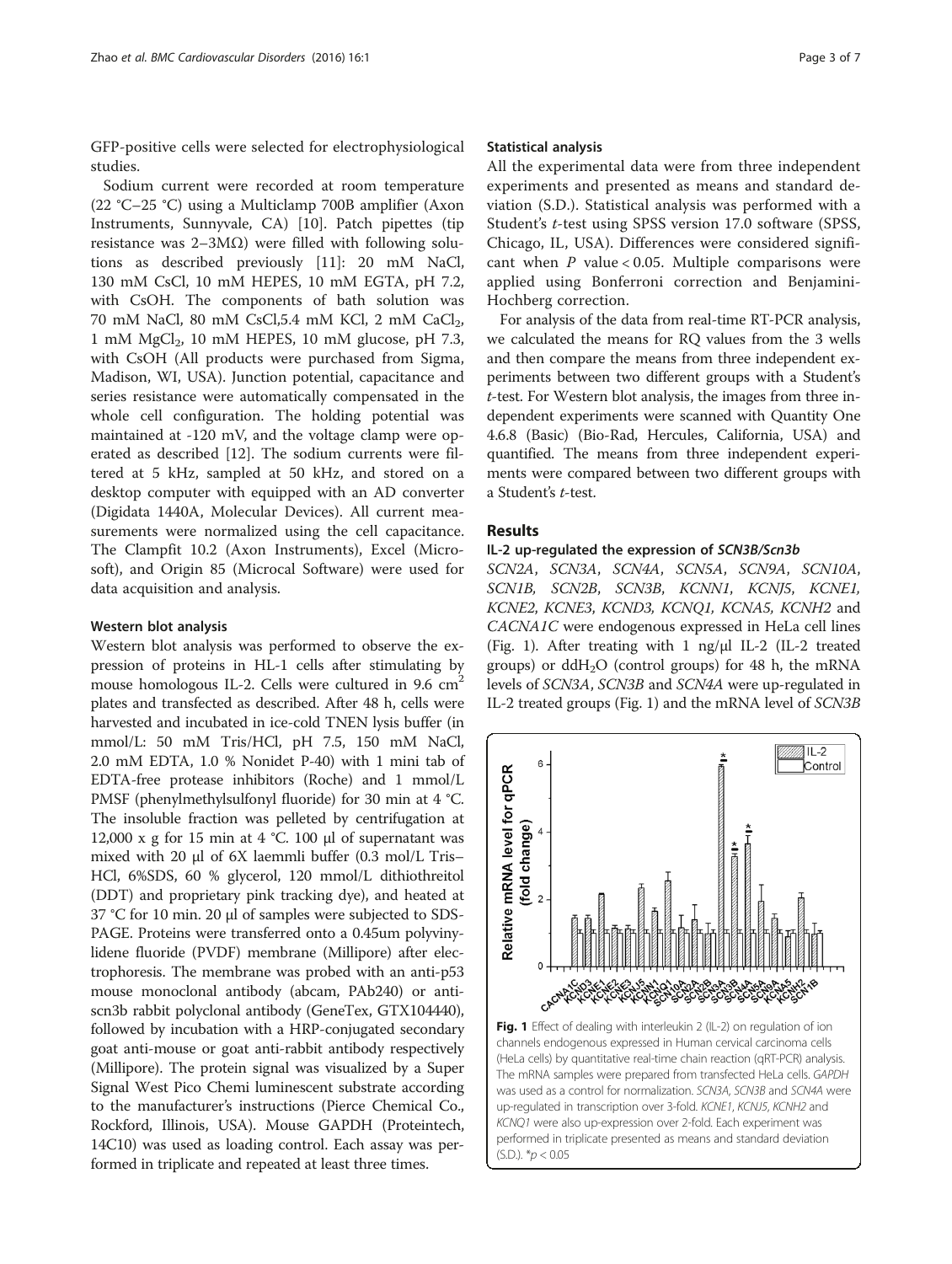<span id="page-3-0"></span>

was up-regulated most significantly (3.28 folds,  $p = 0.02$ ) compared with the control groups). The mRNA levels of KCNE1, KCNJ5, KCNH2 and KCNQ1 were also upexpressed over 2-fold in IL-2 treated group but were not significant compared with the control groups  $(p >$ 0.05). The rest genes including SCN1B, CACNA1C, KCND3, KCNE2, KCNE3, KCNN1, SCN10A, SCN2A, SCN5A, SCN9A and KCNA5 were up-expressed less than 2-fold. The results showed that IL-2 significantly increased the transcriptional level of several genes which encoded the subunit of sodium channels (SCN3A, SCN3B and SCN4A).

Because SCN3A and SCN4A mostly expressed in brain and skeletal muscle respectively, while SCN3B expressed in myocardium, then we carried out the experiment on mouse myocardial HL-1 cells and observed that the mRNA level of Scn3b was still up-regulated significantly (Fig. 2. 3.73 folds,  $p = 0.01$  compared with the control groups). To control of multiple comparisons, we first applied the Bonferroni correction to calculate adjusted  $p$  values across 19 genes, unfortunately none of genes stood out (<0.05/19). Furthermore we applied Benjamini-Hochberg correction



Fig. 3 Interleukin 2 (IL-2) increased the sodium current density dependent on SCN3B. a Representative traces for sodium currents without (left) and with (right) treated by IL2were elicited with the current protocol depicted in the inset. b. I-V relation for peak sodium current Nav1.5. Average Nav1.5 sodium current density is greater by treatment of IL2 in the presence of SCN3B. c Histogram of sodium current densities at −20 mV. Means and SEM: Control (−260.6 and 28.1 pF/pA n = 17), IL2 (−355.9 and 28.3 pF/pA n = 21).\*p < 0.05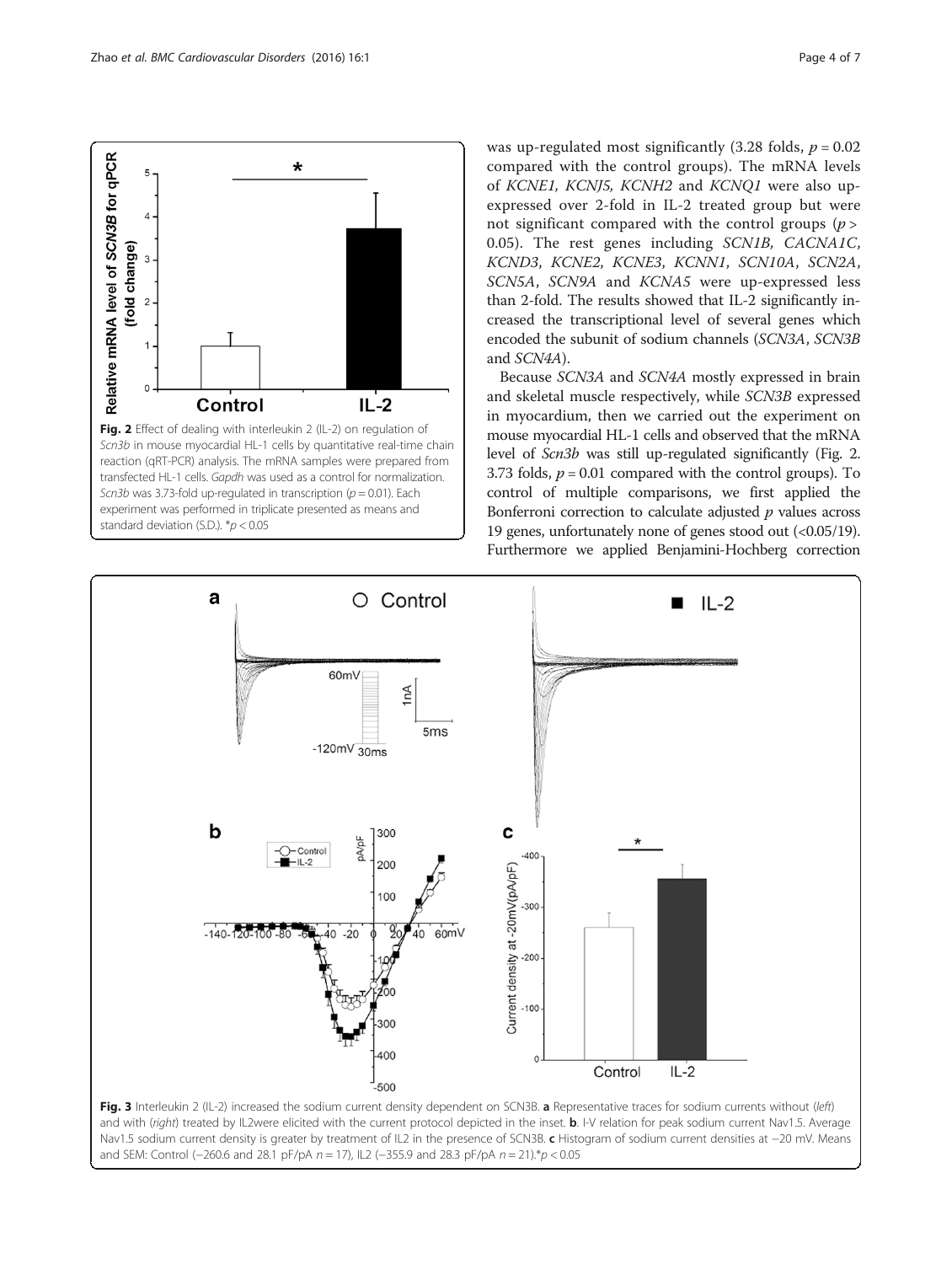which was less conversed, but the results was consistent with Bonferroni correction. To reduce false positive signal due to our small sample size, we further validated the top signal SCN3B in a second independent experiments. Consistent results were showed in HEK293 cells using RT-PCR analysis (Additional file [1:](#page-5-0) Figure S1, 1.57 folds for SCN3B,  $p = 0.05$ ; 1.43 folds for *P53*,  $p = 0.02$ ). Based on above, we think the top gene SCN3B is an idea candidate for further electrophysiological studies.

# IL-2 causes the gain-of-function-like effect of SCN3B and increases the sodium current  $(I_{Na})$

The sodium current was commonly analyzed by patchclapping of HEK293 cells. In order to determine if IL-2 affect the sodium current via increasing the expression level of SCN3B, we transfected both SCN3B and SCN5A or only SCN5A into HEK293 cells. The sodium current density (expressed as peak current normalized to cell capacitance,  $pA/pF$ ) across the range of test potentials was significantly increased after treated by IL-2 (Fig. [3a](#page-3-0) and [b\)](#page-3-0). Comparing to untreated cells, the sodium current density across the range of test potentials

was increased 1.4 folds in the cells which were transfected both SCN3B and SCN5A after IL-2 treated (Fig. [3c](#page-3-0),  $p = 0.02$ ). While IL-2 failed to affect the sodium currents in cells expressing the *SCN5A* (Fig. 4,  $p = 0.90$ ) alone.

# IL-2 actively regulates the expression of p53 and scn3b in mouse myocardial cells

Because IL-2 actively regulates the expression of  $p53$  in T cells [[13](#page-6-0)] and p53 induces the expression of SCN3B in proapoptotic cells [[14\]](#page-6-0). Then we performed the Western blot analysis to identify the effect of IL-2 on the expression of p53 and SCN3B in mouse myocardial HL-1 cells. The results showed that IL-2 significantly increased the expression level of  $p53$  and  $scn3b$  (Fig. [5](#page-5-0), 2.1 folds,  $p = 0.02$  for  $p53$ ; 3.1 folds,  $p = 0.02$  for scn3b) in HL-1 cells.

## **Discussion**

In the present study, we observed that pro-inflammatory cytokine IL-2 can affect the expression of SCN3B, which encodes the β3 subunit for sodium channels [[15\]](#page-6-0), and



Nav1.5. Average Nav1.5 sodium current density is similar between with and without IL-2 in the absence of SCN3B. c Histogram of sodium current densities at −20 mV. Means and SEM: Control (−354.7 and 41.7 pF/pA n = 20), IL2 (−361.0 and 35.3 pF/pA n = 17). NS = Not Significant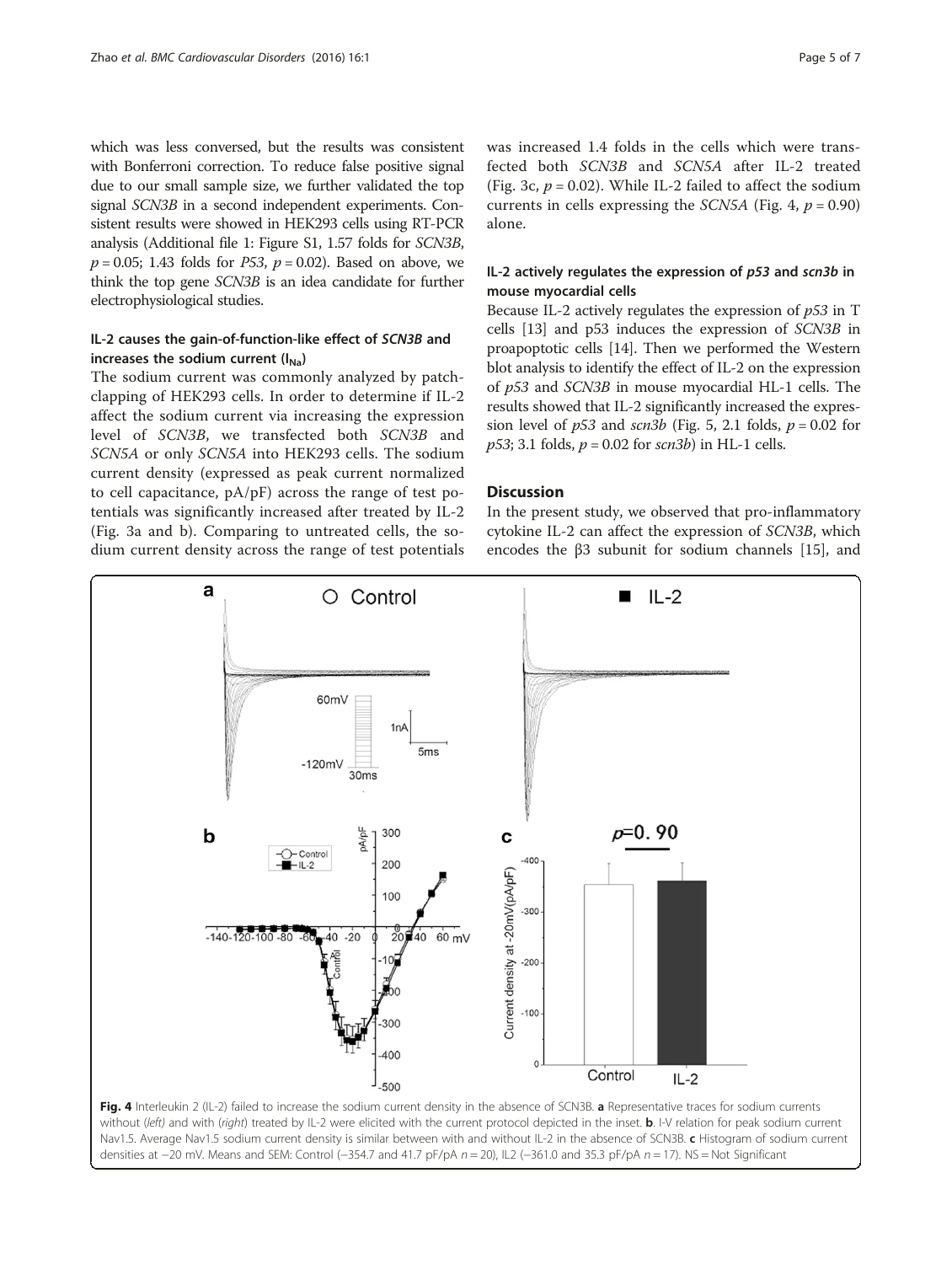<span id="page-5-0"></span>

increase the sodium current by the its effect on SCN3B for the first time.

IL-2 is a potent inducer for T cell proliferation as well as Th1 and Th2 differentiation and has been demonstrated may act as a key factor for many cardiovascular diseases and arrhythmia such as AF [[2\]](#page-6-0). Previous studies showed that IL-2 could increase activity of sarcoplasmic reticulum  $Ca^{2+}$ -ATPase but decrease its sensitivity to calcium in rat cardiomyocytes and IL-2 affected  $Ca^{2+}$ not from reduced activity of the L-type calcium channel [[16\]](#page-6-0). Similar to above results, we observed that IL-2 didn't affect the mRNA level of the CACNA1C, which encode the α1C subunit of L-type calcium channel. However, IL-2 can increase the mRNA level of genes which encodes the subunit for sodium channels, especially SCN3B.SCN3B encodes the β3 subunit for sodium channels and in 2009, Dan Hu, et al. detected a missense mutation (L10P) in exon 1 of SCN3B and provided the mutation led to an 82.6 % decrease in peak sodium current density, accelerated inactivation, slowed reactivation, a −9.6 mV shift of half-inactivation voltage and clinical manifestation of a Brugada syndrome, which is a disorder characterized by malignant ventricular arrhythmia and sudden death [\[17\]](#page-6-0). Subsequently, Carmen R. V., et al. identified a

mutation V54G in SCN3B in a 20-year-old male who suffered ventricular fibrillation (VF) and observed that mutation V54G in SCN3B decrease peak sodium current significantly.[\[18\]](#page-6-0). The same year, we identified a mutation A130V in SCN3B dramatically decreased the cardiac sodium current density and led to AF by a dominant negative mechanism, in which the mutant protein negated or counteracted with the function of wild type SCN3B [\[19\]](#page-6-0). Then Morten S. Olesen et al. sequenced coding sequence of SCN3B in 192 unrelated AF patients and found three nonsynonymous mutations in SCN3B, which led to loss of function in the sodium current by affecting biophysical parameters of conducted sodium current [[20](#page-6-0)]. Furthermore, SCN3B knockout mice developed AF under atrial burst pacing protocols [[21](#page-6-0)]. These results suggested that SCN3B may be critical to the pathogenesis of arrhythmia. Mutations in SCN3B impaired intracellular trafficking of sodium channel Nav1.5 to plasma membranes, decreased the density of cardiac sodium currents and play role in the mechanism of arrhythmia [[22](#page-6-0)]. In present study, we observed that high expression level of the SCN3B which induced by IL-2 can increase the sodium current density, these results suggested that increased serum level of IL-2 can affect various cardiac arrhythmias [\[6, 7](#page-6-0)] by its effect on the SCN3B and sodium current density. In the present study, the increased expression of scn3b was associated with the expression level of p53, which was induced by IL-2 significantly. The results indicated that the IL-2 related expression of SCN3B may be regulated via the p53 pathway [\[13\]](#page-6-0) and further studies are needed to reveal the exact mechanism.

# Conclusions

In conclusion, the present study suggested that IL-2, a proinflammatory cytokine, may play role in the arrhythmia by its affection on SCN3B and sodium current density.

#### Limitation

In the present study, we observed the effect of IL-2 on the transcription of ion channel genes including SCN2A, SCN3A, SCN4A, SCN5A, SCN9A, SCN10A, SCN1B, SCN2B, SCN3B, KCNN1, KCNJ5, KCNE1, KCNE2, KCNE3, KCND3, KCNQ1, KCNA5, KCNH2 and CAC-NA1C. Based on the above findings, we speculate that the top gene SCN3B might be a good candidate. Nevertheless, it never rules out the possibility of false positive signal because it didn't stand out after multiple comparisons. Further parallel and independent studies with larger sample size are warranted.

# Additional file

[Additional file 1: Figure S1.](dx.doi.org/10.1186/s12872-015-0179-x) Effect of dealing with interleukin 2 (IL-2) on regulation of SCN3B and P53 in HEK293 cells by quantitative real-time chain reaction (qRT-PCR) analysis. The mRNA samples were prepared from